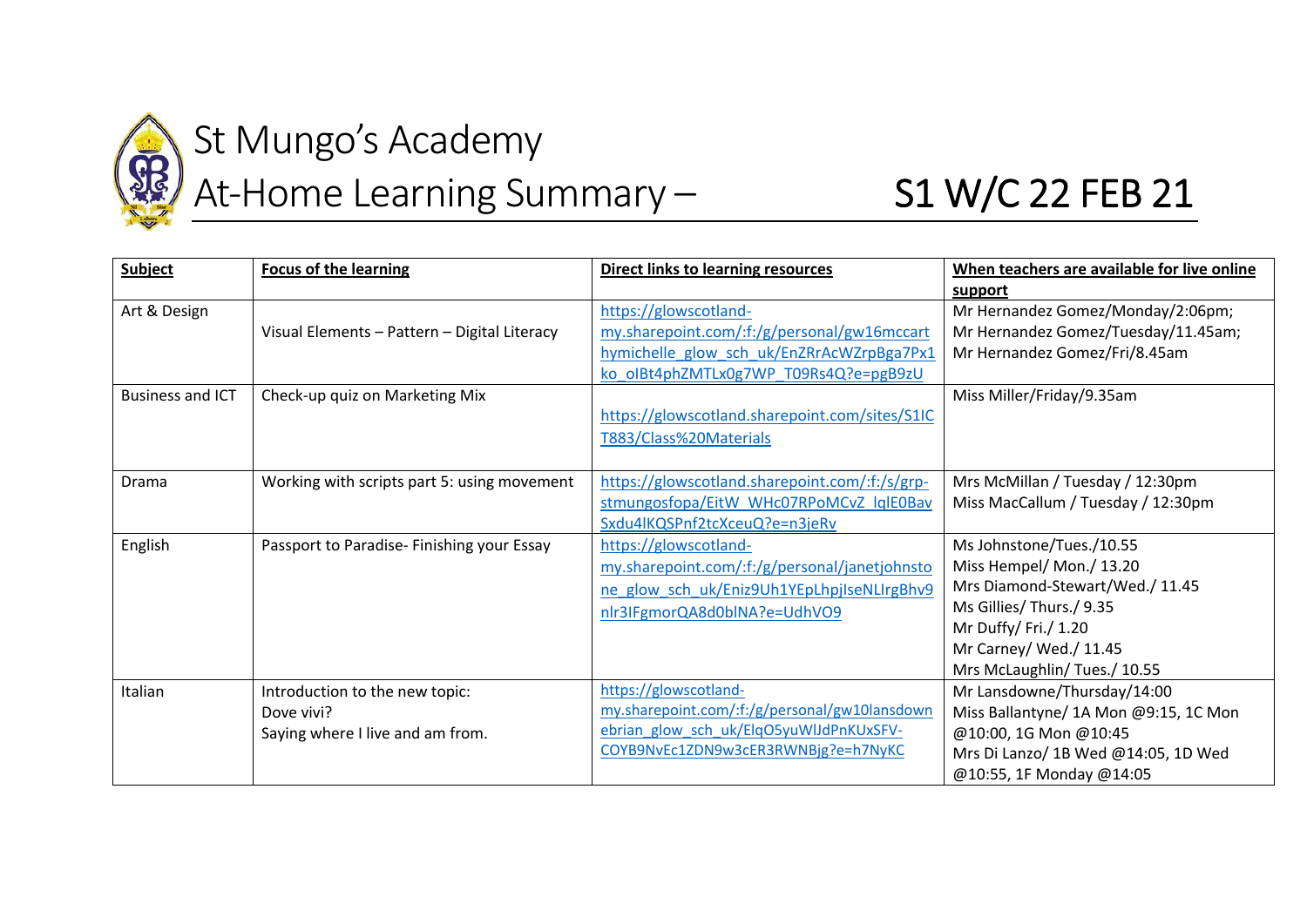| Mathematics | Linear Equations Cont'd                                                                                         | https://glowscotland-<br>my.sharepoint.com/:f:/g/personal/gw19flynnge<br>rald glow sch uk/Ejanb1YTMXBLIGkPNV0NEhs<br>Bjpk74GGbitm-t0Vxh0P3Pg?e=thCmnt                   | Mr Flynn/Tues P3 (10:55-11:45) & Thurs<br>$P1(8:45-9:35)$ ;<br>Miss Craig/Wed & Thurs/ P2 (9:35-10:25);<br>Miss Fragapane 1A Mon P5 (13:20-14:05) &<br>Thurs P2 (09:35-10:25), 1D Tue P3 (10:55-<br>11:45) and Fri P5 (13:20-14:05);<br>Miss McKellar S1 G - Wednesday Period 3 (<br>10:55-11:45) and Thursday Period 4 (11:45-<br>$12:35$ ;<br>Mr Russell S1 - Tues 3 (10:55-11:45), Fri 5<br>$(13:20-14:05)$ ,<br>Mr Marsh Wed Period 5 (13:20-14:05). |
|-------------|-----------------------------------------------------------------------------------------------------------------|-------------------------------------------------------------------------------------------------------------------------------------------------------------------------|----------------------------------------------------------------------------------------------------------------------------------------------------------------------------------------------------------------------------------------------------------------------------------------------------------------------------------------------------------------------------------------------------------------------------------------------------------|
| Music       | <b>Scottish Music - Dances</b>                                                                                  | https://glowscotland.sharepoint.com/:f:/s/grp-<br>stmungosfopa/EhLchJV0K6xCkXqLZZ3SDpkBNJ3<br>hBNIqbgKRVefIG6WwLw?e=MdI15b                                              | Miss Leslie / Tuesday / 12:30pm<br>Miss Carroll / Tuesday / 12:30pm<br>Mr Nkere / Tuesday / 12:30pm                                                                                                                                                                                                                                                                                                                                                      |
| PE          | Keep Active - Bronze, Silver, Gold and review                                                                   | https://glowscotland-<br>my.sharepoint.com/:f:/g/personal/gw20murray<br>finlay glow sch uk/EnWXe2U -<br>WBHpcFLaEsQihUB-<br>rg MN643dEZOllqUZuoJg?e=EfB42Z              | Mr Murray/Wednesday/8.45                                                                                                                                                                                                                                                                                                                                                                                                                                 |
| <b>RE</b>   | The Bible                                                                                                       | https://glowscotland-<br>my.sharepoint.com/:f:/g/personal/gw12oreillyo<br>livia glow sch uk/EiguYxUvFptLo-<br>0937XnDrsBM4jA jOOLKaT2tWBog6e7w?e=Hm<br>DkC <sub>2</sub> | Mrs Matthewman/Tues/8.45;<br>Mr Graham/Mon/11.45;<br>Mr Gallagher/Thurs/10.50;<br>Mrs O'Reilly/Mon/8.45;<br>Mrs Harcombe/Wed/9.45;<br>1F Mrs O'Reilly/Tues/11.45                                                                                                                                                                                                                                                                                         |
| Science     | Forces Introduction (Physics)<br><b>Chemistry Matters Introduction</b><br>Sustainability Introduction (Biology) | https://glowscotland-<br>my.sharepoint.com/:f:/g/personal/gw16flahert<br>ycarriean glow sch uk/EqEg3AS INFOsPH6JaE<br>hEh4B-uGw-DeC5R0pFJh7UjqNUA?e=pd7zpm              | Miss Ali / Monday / 14.05pm;<br>Mr Downie / Monday / 14.50pm;<br>Mr Parker / Thursday / 9.35am;<br>Mrs Burns / Wednesday / 8.45am;                                                                                                                                                                                                                                                                                                                       |